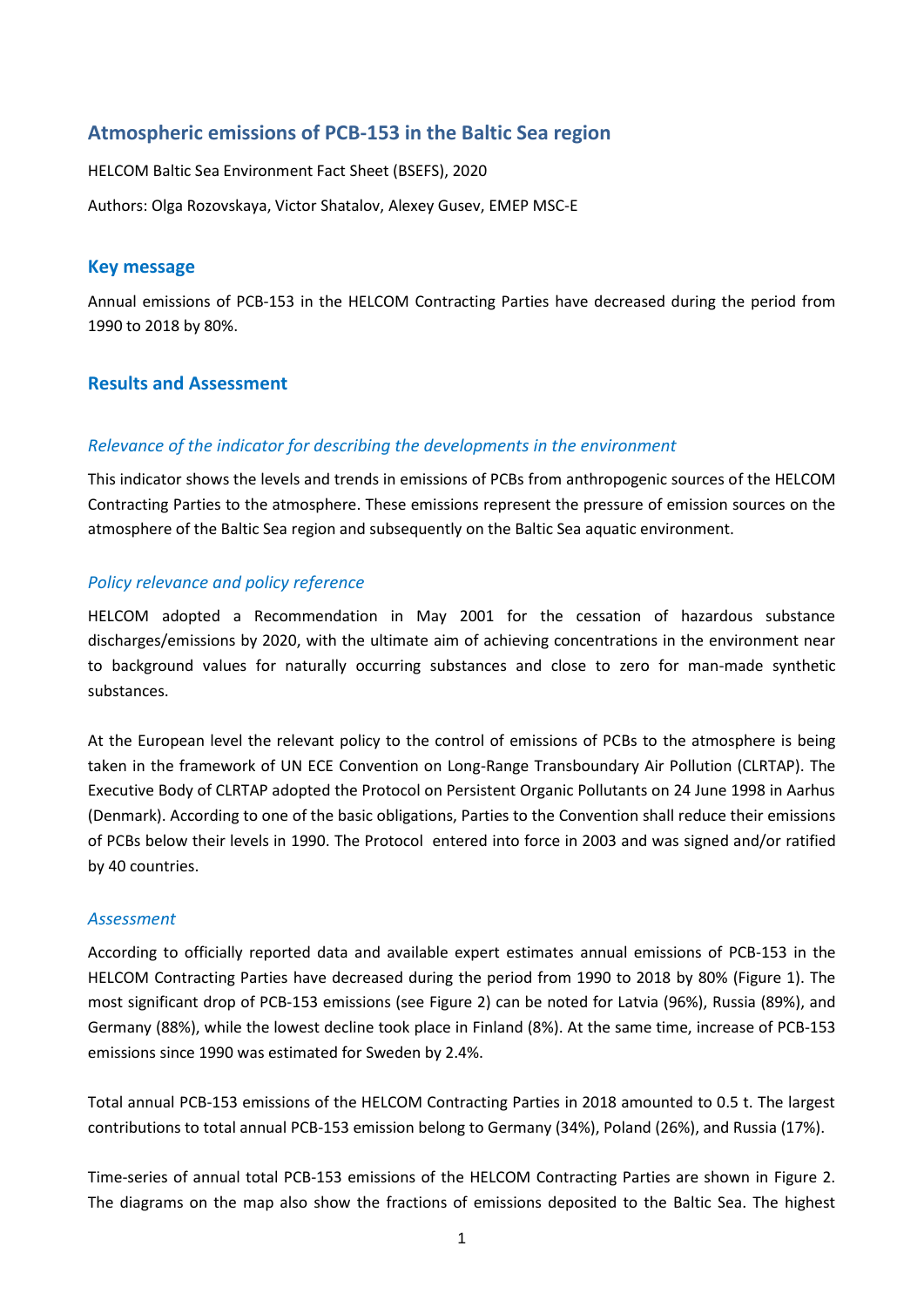fractions were characteristic of Denmark, Sweden, and Estonia (about 12%), while the lowest one of the Russian Federation (about 0.4%).



**Figure 1.** Total annual emissions of PCB-153 to air from HELCOM Contracting Parties in period 1990-2018 (% of 1990).



**Figure 2.** PCB-153 emissions of HELCOM Contracting Parties (CP) to air as totals in tonnes/year for the period 1990- 2018. Orange sections of the bars identify the fraction of emission deposited to the Baltic Sea. The emission data of the CP refer to the total area of the CP except for Russian Federation, for which emissions from the territory of Russian Federation within the EMEP domain is used.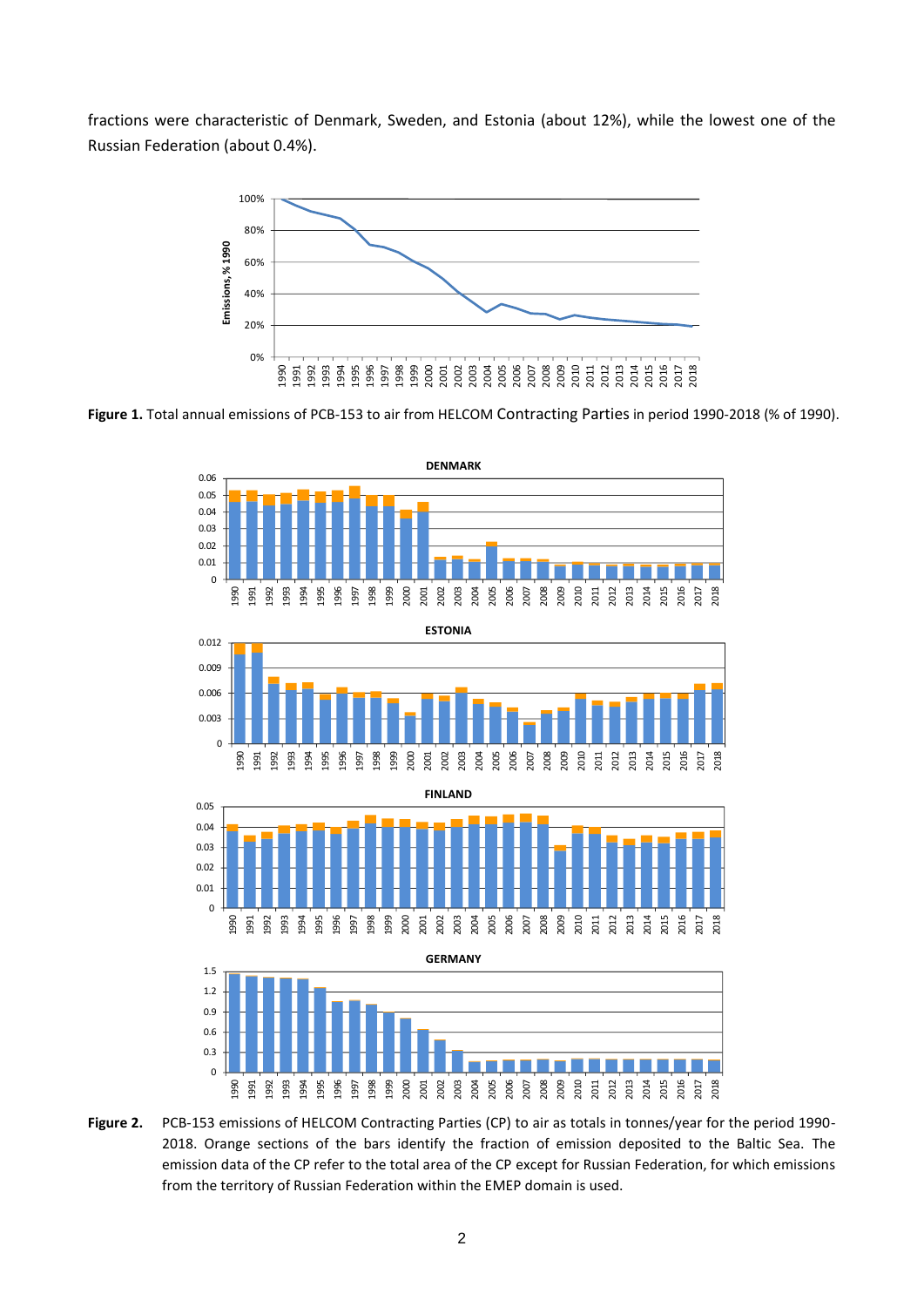

**Figure 2. (continued).** PCB-153 emissions of HELCOM Contracting Parties (CP) to air as totals in tonnes/year for the period 1990-2018. Orange sections of the bars identify the fraction of emission deposited to the Baltic Sea. The emission data of the CP refer to the total area of the CP except for Russian Federation, for which emissions from the territory of Russian Federation within the EMEP domain is used.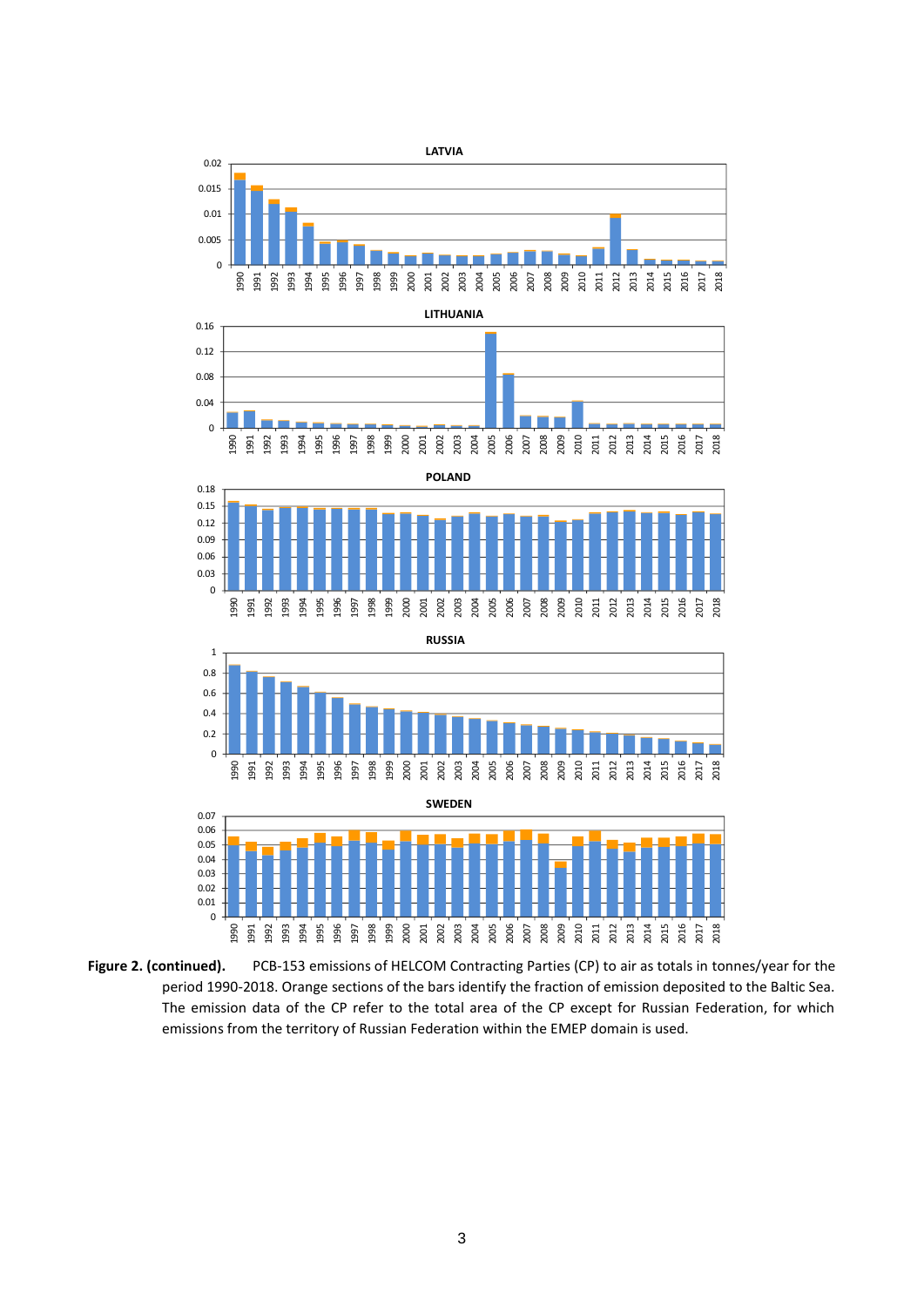

**Figure 3**. Trends in annual atmospheric emissions of PCB-153 from HELCOM Contracting Parties from 1990 to 2018, plotted as percentage of the 1990 value. Unit: %. The emission data of the CP refer to the total area of the CP except for Russia, where emissions from the territory of Russia within the EMEP domain is used.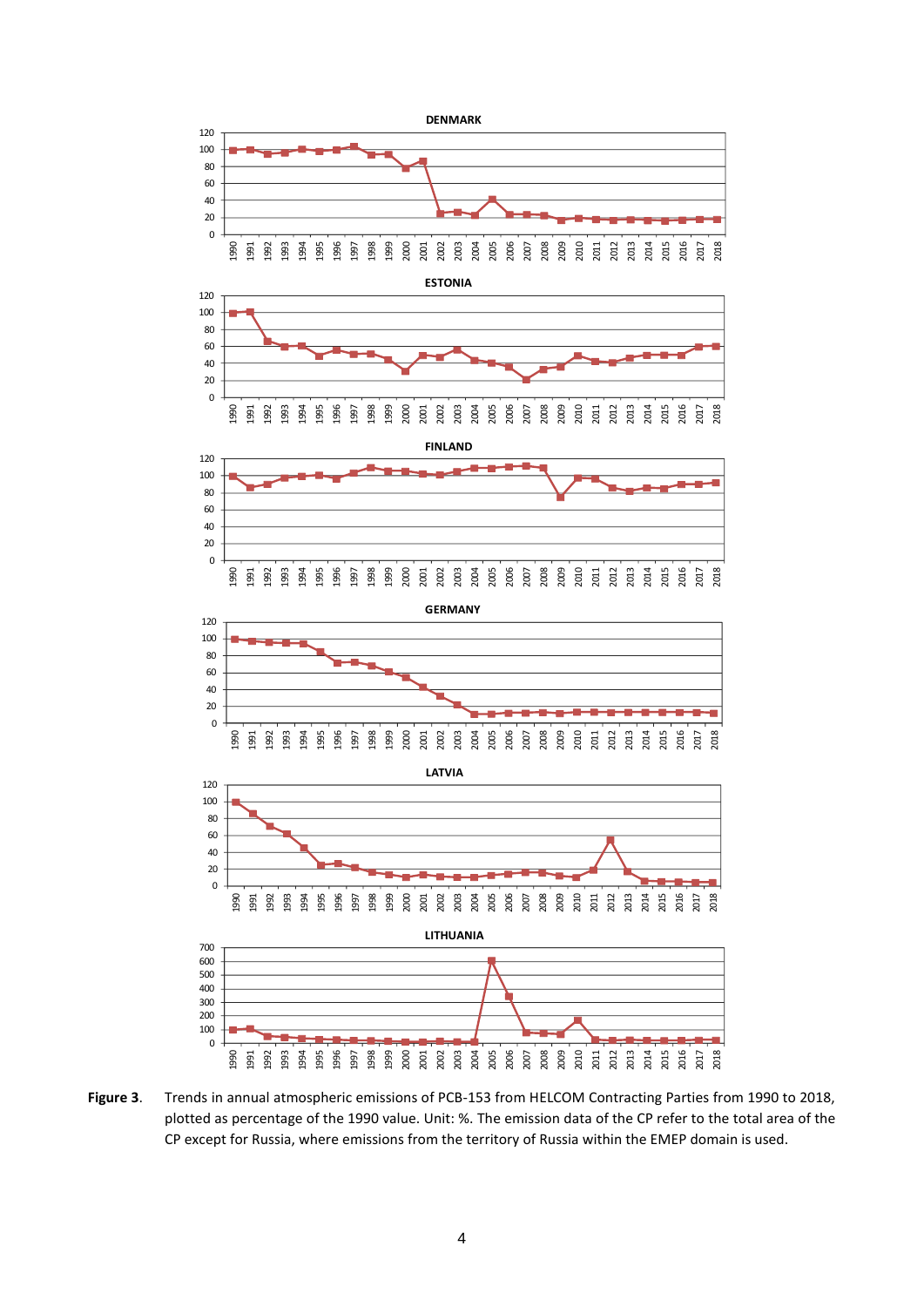

**Figure 3**. Trends in annual atmospheric emissions of PCB-153 from HELCOM Contracting Parties from 1990 to 2018, plotted as percentage of the 1990 value. Unit: %. The emission data of the CP refer to the total area of the CP except for Russia, where emissions from the territory of Russia within the EMEP domain is used.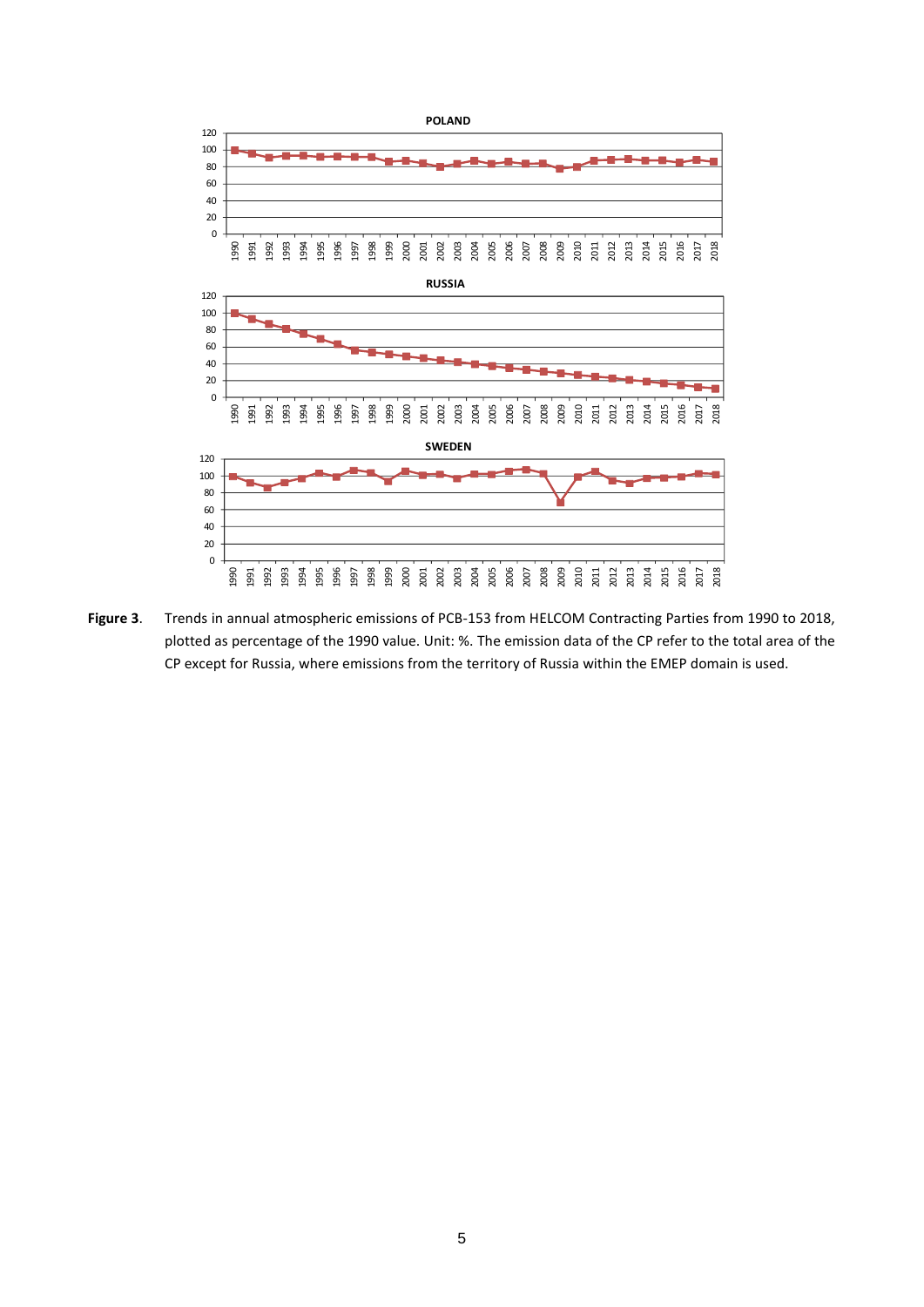## **Data**

Numerical data on PCB-153 anthropogenic emissions of HELCOM Contracting Parties are given in the following table.

|      | <b>DK</b> | EE    | FI.   | <b>DE</b> | LV    | LT.   | <b>PL</b> | <b>RU</b> | <b>SE</b> | <b>HELCOM</b> | Other |
|------|-----------|-------|-------|-----------|-------|-------|-----------|-----------|-----------|---------------|-------|
| 1990 | 0.053     | 0.012 | 0.042 | 1.471     | 0.018 | 0.025 | 0.159     | 0.880     | 0.056     | 2.716         | 6.964 |
| 1991 | 0.053     | 0.012 | 0.036 | 1.436     | 0.016 | 0.027 | 0.153     | 0.820     | 0.052     | 2.605         | 6.878 |
| 1992 | 0.050     | 0.008 | 0.038 | 1.415     | 0.013 | 0.013 | 0.145     | 0.768     | 0.049     | 2.499         | 6.607 |
| 1993 | 0.051     | 0.007 | 0.041 | 1.403     | 0.011 | 0.011 | 0.148     | 0.718     | 0.052     | 2.443         | 6.528 |
| 1994 | 0.054     | 0.007 | 0.042 | 1.394     | 0.008 | 0.009 | 0.149     | 0.665     | 0.055     | 2.383         | 6.235 |
| 1995 | 0.052     | 0.006 | 0.042 | 1.257     | 0.005 | 0.008 | 0.147     | 0.613     | 0.058     | 2.188         | 6.544 |
| 1996 | 0.053     | 0.007 | 0.040 | 1.053     | 0.005 | 0.007 | 0.147     | 0.557     | 0.056     | 1.925         | 6.108 |
| 1997 | 0.055     | 0.006 | 0.043 | 1.071     | 0.004 | 0.006 | 0.147     | 0.493     | 0.060     | 1.886         | 5.580 |
| 1998 | 0.050     | 0.006 | 0.046 | 1.007     | 0.003 | 0.005 | 0.147     | 0.471     | 0.059     | 1.794         | 5.470 |
| 1999 | 0.050     | 0.005 | 0.044 | 0.902     | 0.003 | 0.004 | 0.138     | 0.450     | 0.053     | 1.649         | 5.192 |
| 2000 | 0.042     | 0.004 | 0.044 | 0.804     | 0.002 | 0.003 | 0.139     | 0.430     | 0.060     | 1.527         | 4.790 |
| 2001 | 0.046     | 0.006 | 0.043 | 0.637     | 0.002 | 0.003 | 0.135     | 0.411     | 0.057     | 1.341         | 4.792 |
| 2002 | 0.013     | 0.006 | 0.042 | 0.481     | 0.002 | 0.004 | 0.128     | 0.389     | 0.058     | 1.124         | 4.581 |
| 2003 | 0.014     | 0.007 | 0.044 | 0.328     | 0.002 | 0.003 | 0.134     | 0.369     | 0.055     | 0.956         | 4.716 |
| 2004 | 0.012     | 0.005 | 0.046 | 0.163     | 0.002 | 0.003 | 0.139     | 0.348     | 0.058     | 0.777         | 4.844 |
| 2005 | 0.022     | 0.005 | 0.045 | 0.167     | 0.002 | 0.152 | 0.134     | 0.329     | 0.058     | 0.914         | 5.069 |
| 2006 | 0.013     | 0.004 | 0.046 | 0.182     | 0.003 | 0.087 | 0.138     | 0.309     | 0.060     | 0.840         | 5.249 |
| 2007 | 0.013     | 0.003 | 0.047 | 0.183     | 0.003 | 0.020 | 0.134     | 0.291     | 0.061     | 0.753         | 5.414 |
| 2008 | 0.012     | 0.004 | 0.046 | 0.193     | 0.003 | 0.019 | 0.134     | 0.272     | 0.058     | 0.741         | 4.991 |
| 2009 | 0.009     | 0.004 | 0.031 | 0.175     | 0.002 | 0.017 | 0.124     | 0.254     | 0.039     | 0.655         | 3.877 |
| 2010 | 0.010     | 0.006 | 0.041 | 0.200     | 0.002 | 0.043 | 0.128     | 0.236     | 0.056     | 0.722         | 5.046 |
| 2011 | 0.010     | 0.005 | 0.040 | 0.199     | 0.004 | 0.007 | 0.139     | 0.219     | 0.060     | 0.683         | 4.953 |
| 2012 | 0.009     | 0.005 | 0.036 | 0.193     | 0.010 | 0.006 | 0.141     | 0.202     | 0.053     | 0.655         | 5.239 |
| 2013 | 0.009     | 0.006 | 0.034 | 0.195     | 0.003 | 0.007 | 0.143     | 0.184     | 0.052     | 0.633         | 5.544 |
| 2014 | 0.009     | 0.006 | 0.036 | 0.195     | 0.001 | 0.006 | 0.140     | 0.167     | 0.055     | 0.615         | 5.431 |
| 2015 | 0.009     | 0.006 | 0.035 | 0.195     | 0.001 | 0.005 | 0.140     | 0.148     | 0.055     | 0.596         | 3.755 |
| 2016 | 0.009     | 0.006 | 0.038 | 0.195     | 0.001 | 0.006 | 0.136     | 0.129     | 0.056     | 0.575         | 3.711 |
| 2017 | 0.010     | 0.007 | 0.038 | 0.193     | 0.001 | 0.006 | 0.141     | 0.108     | 0.058     | 0.562         | 3.866 |
| 2018 | 0.010     | 0.007 | 0.038 | 0.180     | 0.001 | 0.006 | 0.138     | 0.093     | 0.058     | 0.531         | 3.857 |

**Table 1.** Total annual PCB-153 emissions from anthropogenic sources of HELCOM Contracting Parties in period from 1990 to 2018. Units: tonnes/year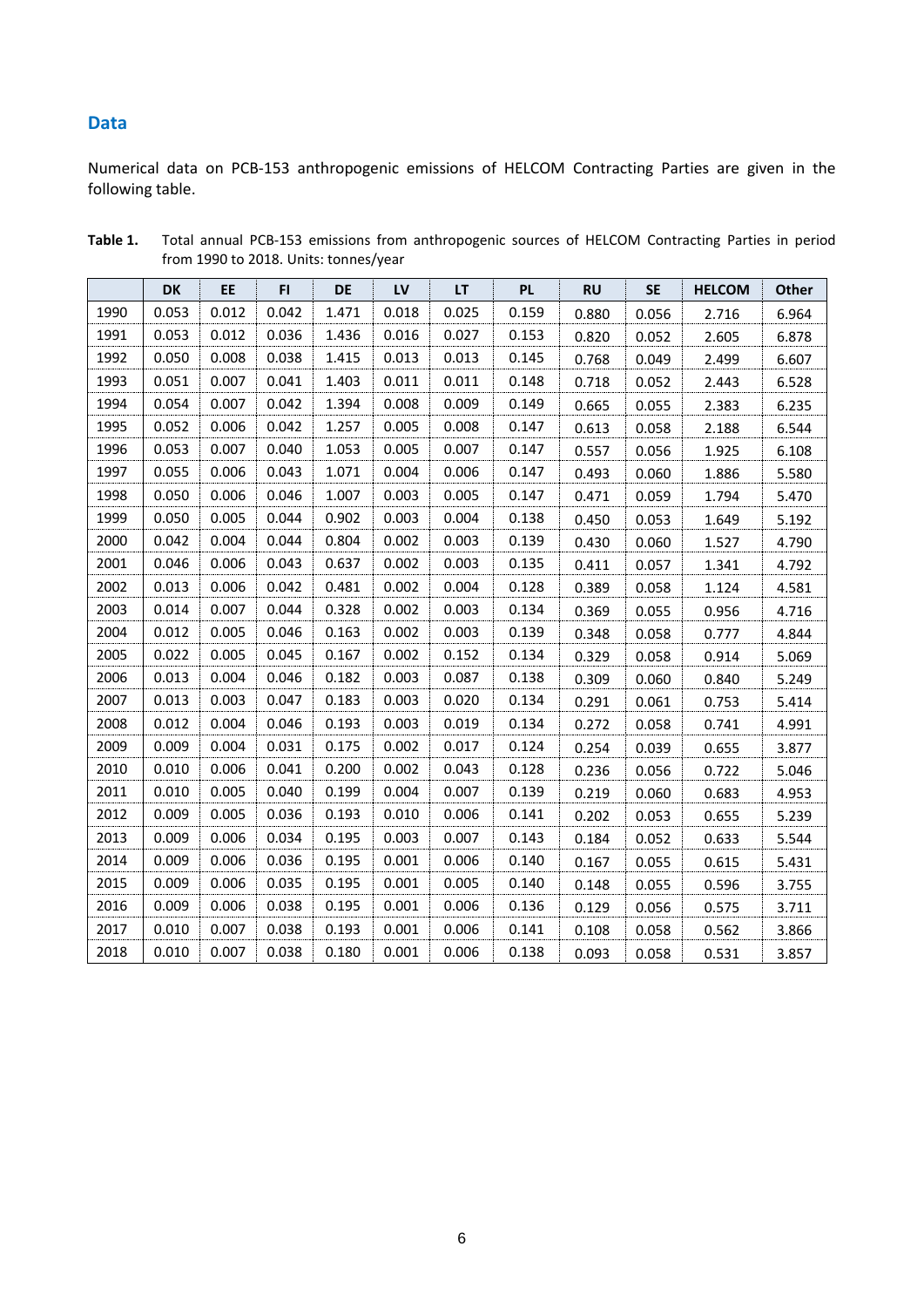## **Meta data**

### *Technical information:*

1. Source:

EMEP/MSC-E, EMEP/CEIP;

PCB emission inventory [*Breivik et al.*, 2007] [\(https://www.nilu.no/projects/globalpcb/globalpcb2.htm\)](https://www.nilu.no/projects/globalpcb/globalpcb2.htm).

### 2. Description of data:

- Assessment of transport and fate of PCBs in the EMEP region was made on the basis of the inventory of global PCB emissions [*Breivik et al*., 2007] and emissions officially reported by the EMEP countries. The inventory of *K.Breivik et al.* [2007] provided consistent set of historical and future emissions of 22 individual PCB congeners from 1930 up to 2100. It included three scenarios of emissions, namely, minimum, average, and maximum, which represented the range of emission variations. Global inventory of PCB emissions developed by *K.Breivik et al.* [2007] is available in the internet at the web sit[e https://www.nilu.no/projects/globalpcb/globalpcb2.htm.](https://www.nilu.no/projects/globalpcb/globalpcb2.htm)
- For the evaluation of pollution levels maximum scenario of emissions was chosen since it permitted to obtain modelling results with more reasonable agreement with measurements comparing to average and minimum scenarios. Model simulations for the period 1990 and 2018 were carried out for the indicator congener PCB-153. The spatial distribution of PCB-153 emissions within the EMEP region was prepared using gridded PCB emissions officially submitted by 24 EMEP countries, including some HELCOM Contracting Parties, namely Denmark, Finland, Latvia, Lithuania, Poland, and Sweden, and gridded population density. Temporal variations of PCB-153 emissions from 1990 to 2018 were derived from the officially reported PCB emissions.
- 3. Geographical coverage:

EMEP region

4. Temporal coverage:

1990-2018

5. Methodology and frequency of data collection:

The methodology applied to elaborate global inventory of PCB emission is described in [*Breivik et al.,* 2007].

National data on PCB emissions are annually submitted by countries Parties to CLRTAP Convention to the UN ECE Secretariat. The methodology is based on combination of emission measurements and estimation of emission on the basis of activity data and emission factors. Submitted data are processed using quality assurance and quality control procedure and stored in the UN ECE/EMEP emission database at EMEP/CEIP Centre. Currently, national PCB emissions are reported by countries as total emissions without speciation for individual congeners. Thus, to evaluate transport and fate of particular PCB congeners, available expert estimates complemented by officially reported data are applied.